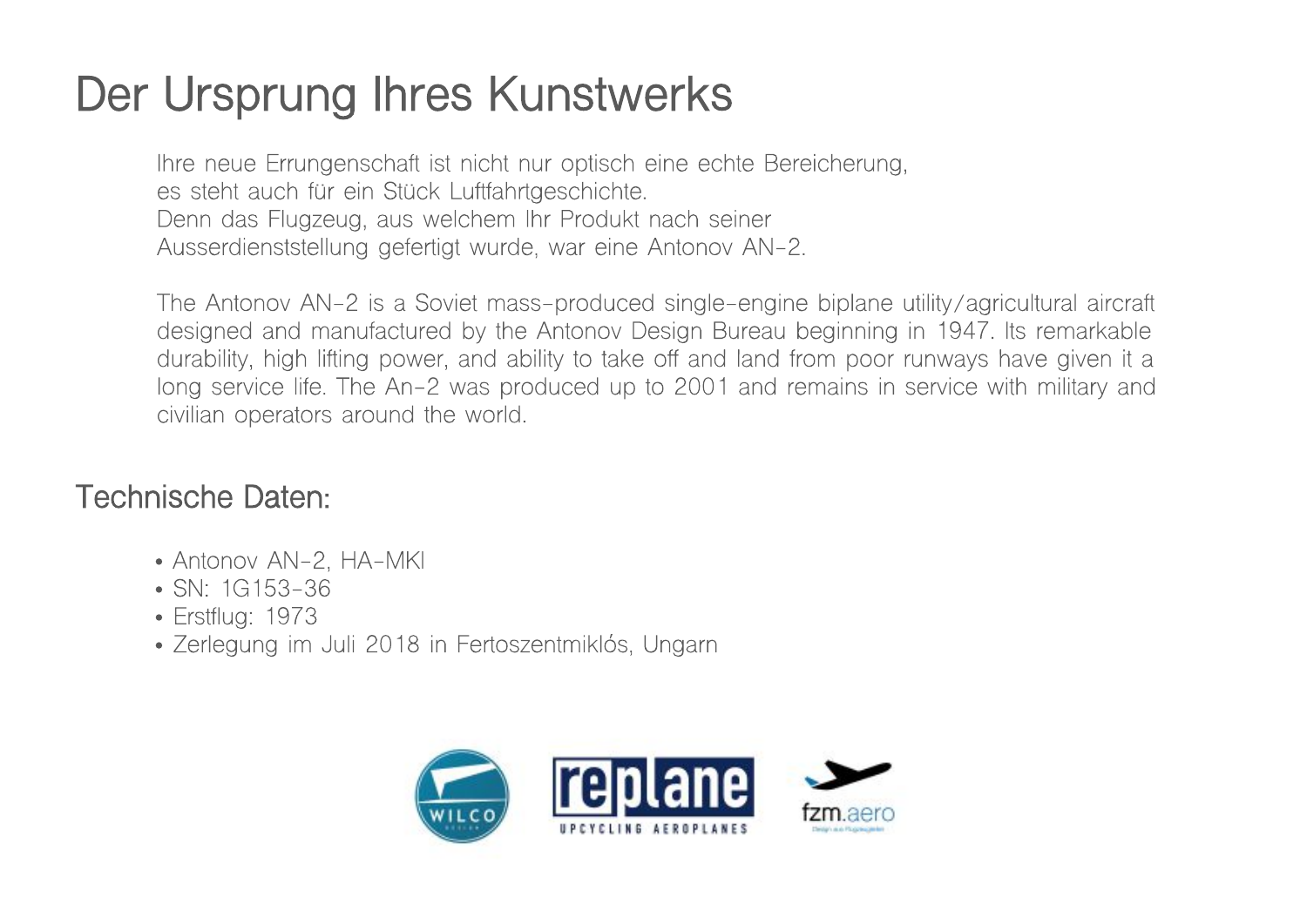## **Der Ursprung Ihres Kunstwerks**

Your new acquisition is not only a real visual asset, it also represents a piece of aviation history. After all, the aircraft from which your product was manufactured was an Antonov AN-2.

The Antonov AN-2 is a Soviet mass-produced single-engine biplane utility/agricultural aircraft designed and manufactured by the Antonov Design Bureau beginning in 1947. Its remarkable durability, high lifting power, and ability to take off and land from poor runways have given it a long service life. The An-2 was produced up to 2001 and remains in service with military and civilian operators around the world.

## **Technische Daten:**

- Antonov AN-2, HA-MKI
- SN: 1G153-36
- Erstflug: 1973
- Zerlegung im Juli 2018 in Fertoszentmiklós, Ungarn

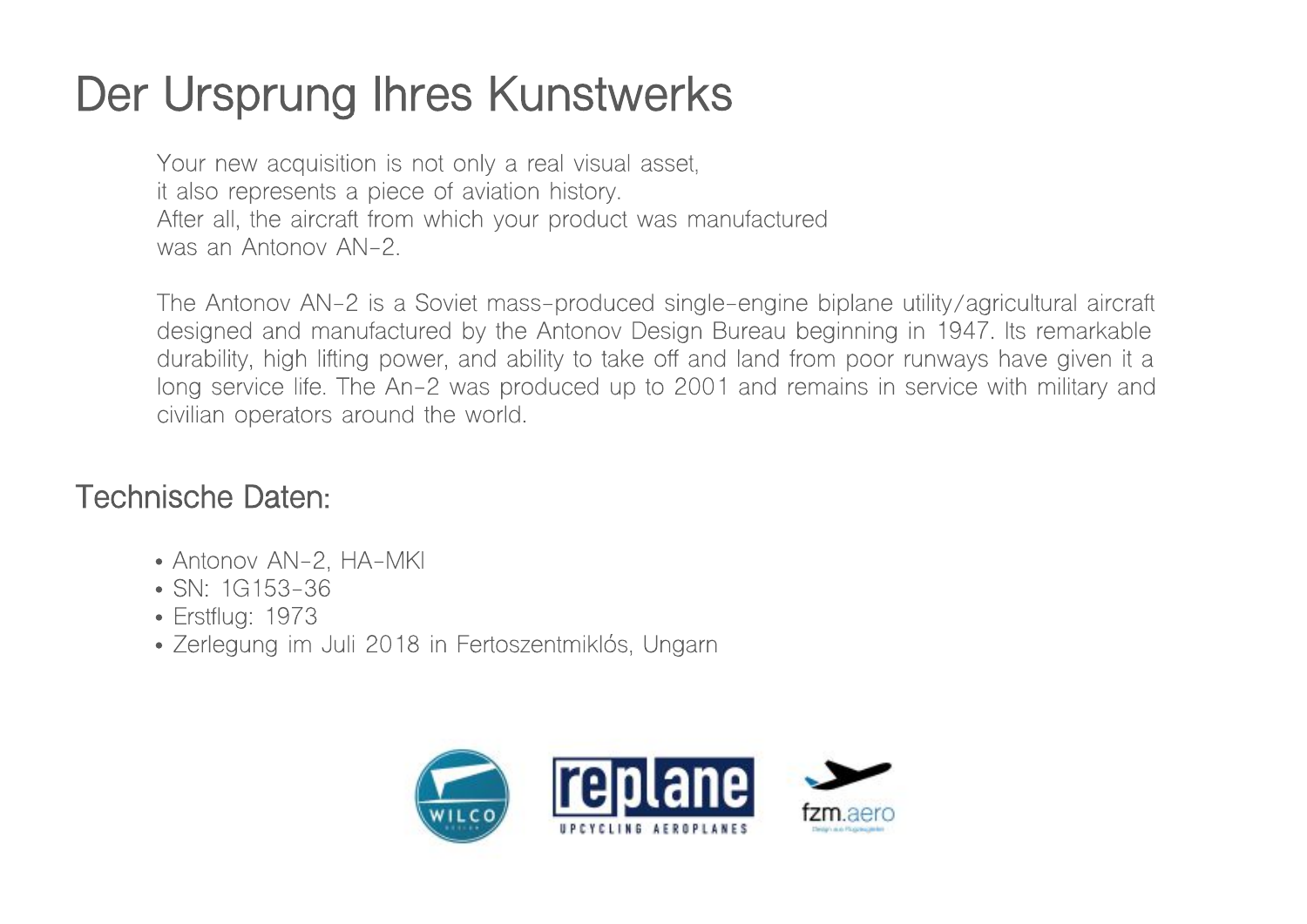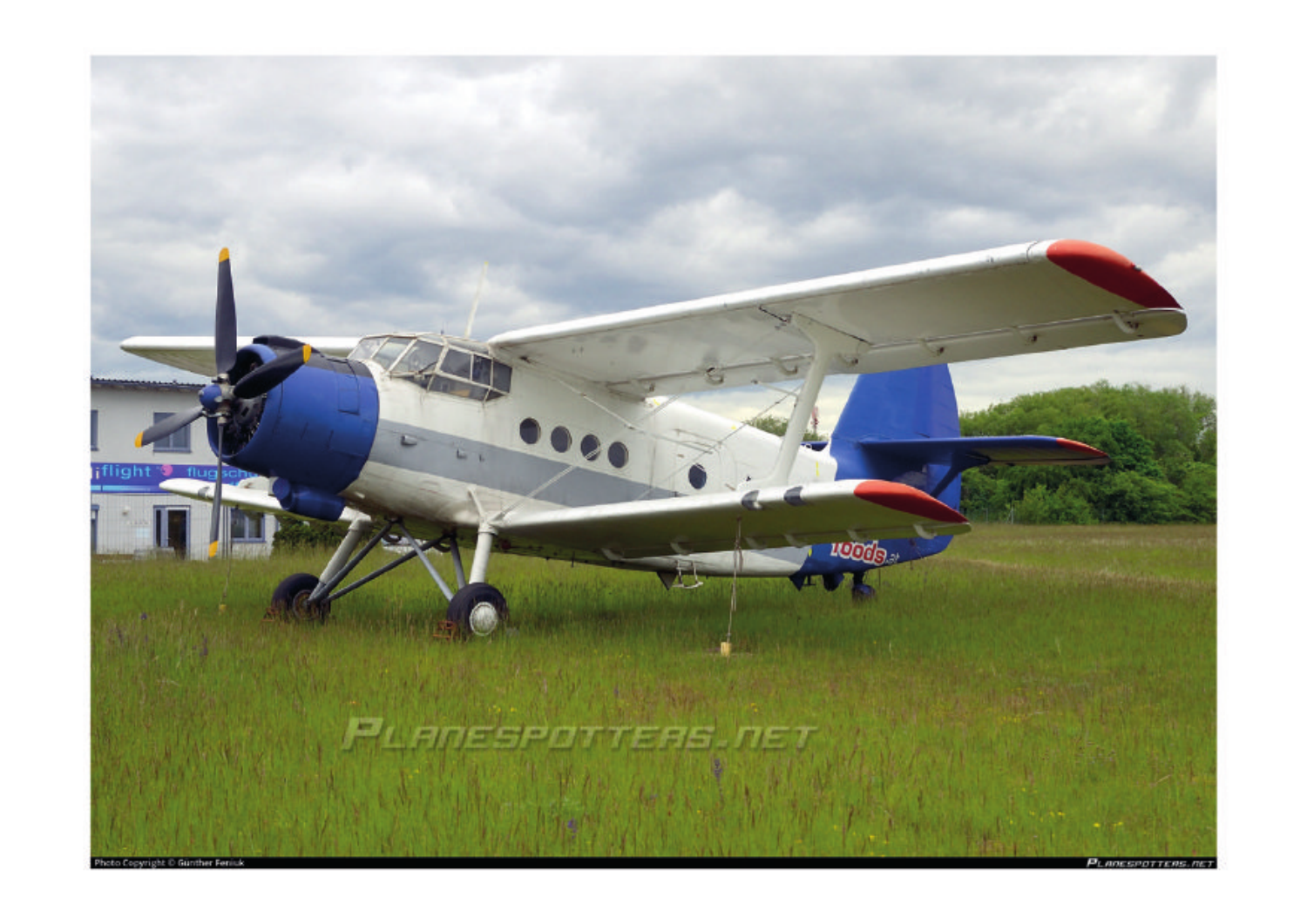